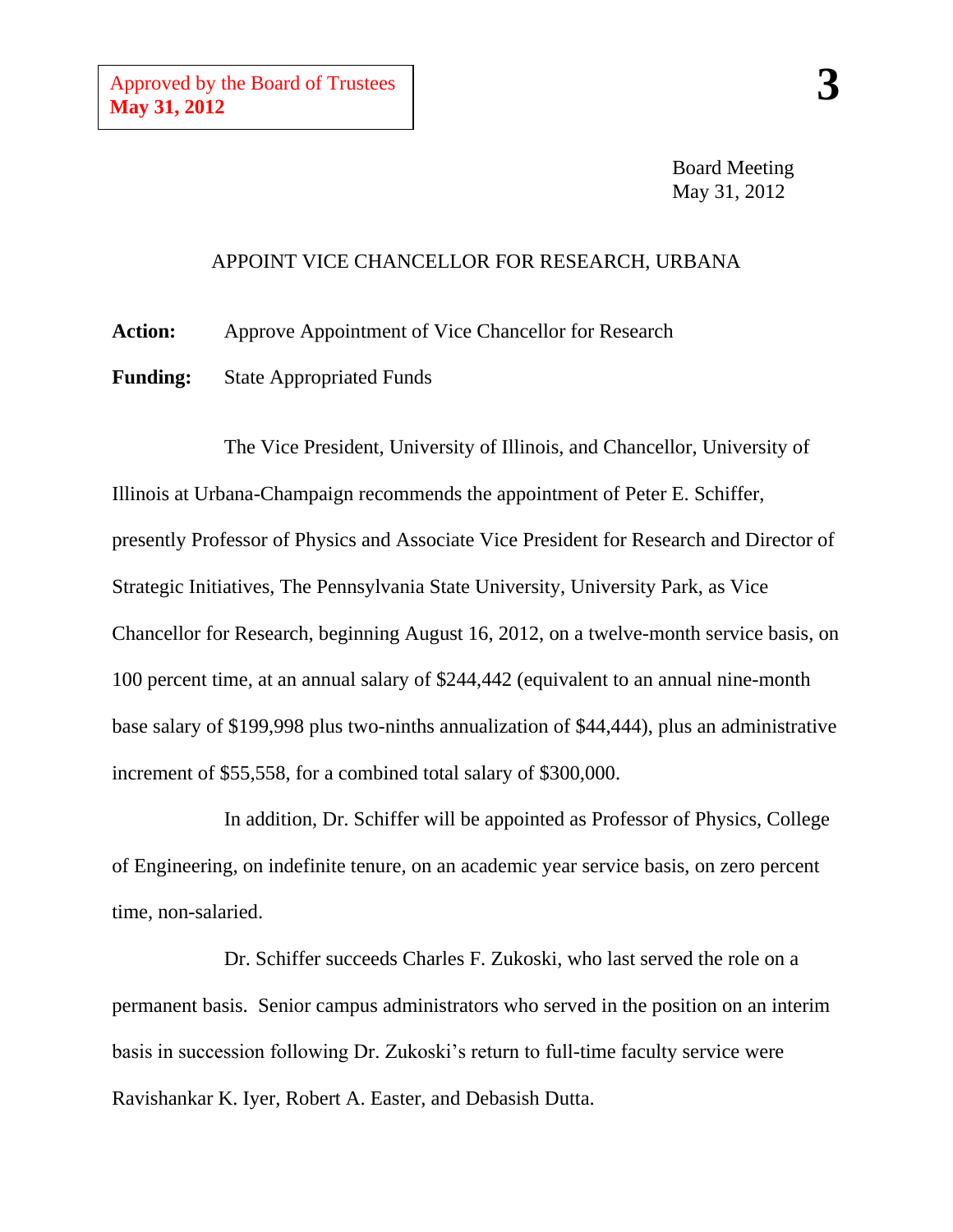The Board action recommended in this item complies in all material respects with applicable State and federal laws, University of Illinois *Statutes*, *The General Rules Concerning University Organization and Procedure* and Board of Trustees policies and directives.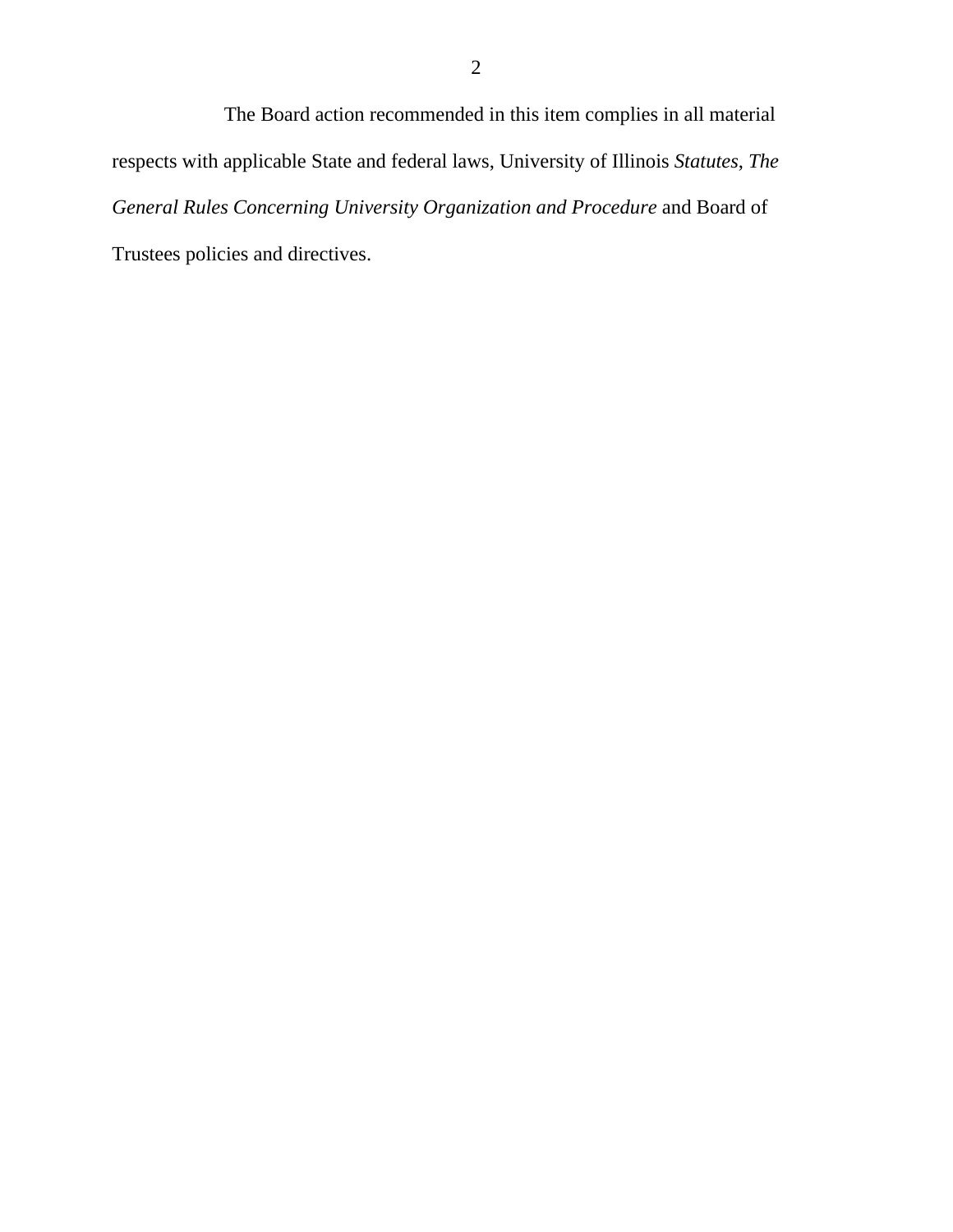This nomination is made in consultation with the advice of a search

committee. $<sup>1</sup>$ </sup>

 $\overline{a}$ 

The Vice President for Academic Affairs concurs.

<sup>&</sup>lt;sup>1</sup>Tanya Montaleone Gallagher, Professor, Department of Speech and Hearing Science and Dean, College of Applied Health Sciences, *Chair*; John B. Braden, Professor, Department of Agricultural and Consumer Economics, College of Agricultural, Consumer and Environmental Sciences (now Professor Emeritus); Jeffrey D. Brawn, Professor and Head, Department of Natural Resources and Environmental Sciences, College of Agricultural, Consumer and Environmental Sciences; Jennifer J. Eardley, Associate Director and Interim Director, Division of Biomedical Sciences, Office of the Vice Chancellor for Research; Jon Patrick Gant, Research Associate Professor, Graduate School of Library and Information Science, and Director, Center for Digital Inclusion, Graduate School of Library and Information Science; Lois L. Hoyer, Professor, Department of Pathobiology, and Assistant Dean for Research and Advanced Studies, College of Veterinary Medicine, and Assistant Dean for Research Leadership in Veterinary Programs in Agriculture, College of Agricultural, Consumer and Environmental Sciences; William Paul King, Bliss Professor, Department of Mechanical Science and Engineering, College of Engineering; Mark S. Kuhlenschmidt, Professor and Interim Head, Department of Pathobiology, College of Veterinary Medicine, and Professor, Veterinary Programs in Agriculture, College of Agricultural, Consumer and Environmental Sciences; Lisa Nakamura, Professor and Director, Asian American Studies Program, College of Liberal Arts and Sciences, and Professor, Department of Media and Cinema Studies, College of Media; Helen A. Neville, Professor, Department of African American Studies, College of Liberal Arts and Sciences, Professor, Department of Educational Psychology, College of Education, and Associate Provost's Fellow, Office of the Provost and Vice Chancellor for Academic Affairs; Robert B. Olshansky, Professor and Acting Head, Department of Urban and Regional Planning, College of Fine and Applied Arts; Lisa M. Power, Associate University Counsel, Office of University Counsel; Gene E. Robinson, Professor and Swanlund Chair, Department of Entomology, School of Integrative Biology, College of Liberal Arts and Sciences, Center for Advanced Study Professor of Entomology, Office of the Vice Chancellor for Research, and Director, Institute for Genomic Biology; William H. Sanders, Donald Biggar Willett Professor, Department of Electrical and Computer Engineering, and Professor and Director, Coordinated Science Laboratory, College of Engineering; Scott K. Silverman, Professor, Department of Chemistry, School of Chemical Sciences, College of Liberal Arts and Sciences; Stephen G. Sligar, I.C. Gunsalus Professor, Department of Biochemistry, Director, School of Molecular and Cellular Biology, College of Liberal Arts and Sciences, and Professor, Department of Basic Sciences, College of Medicine at Urbana-Champaign.